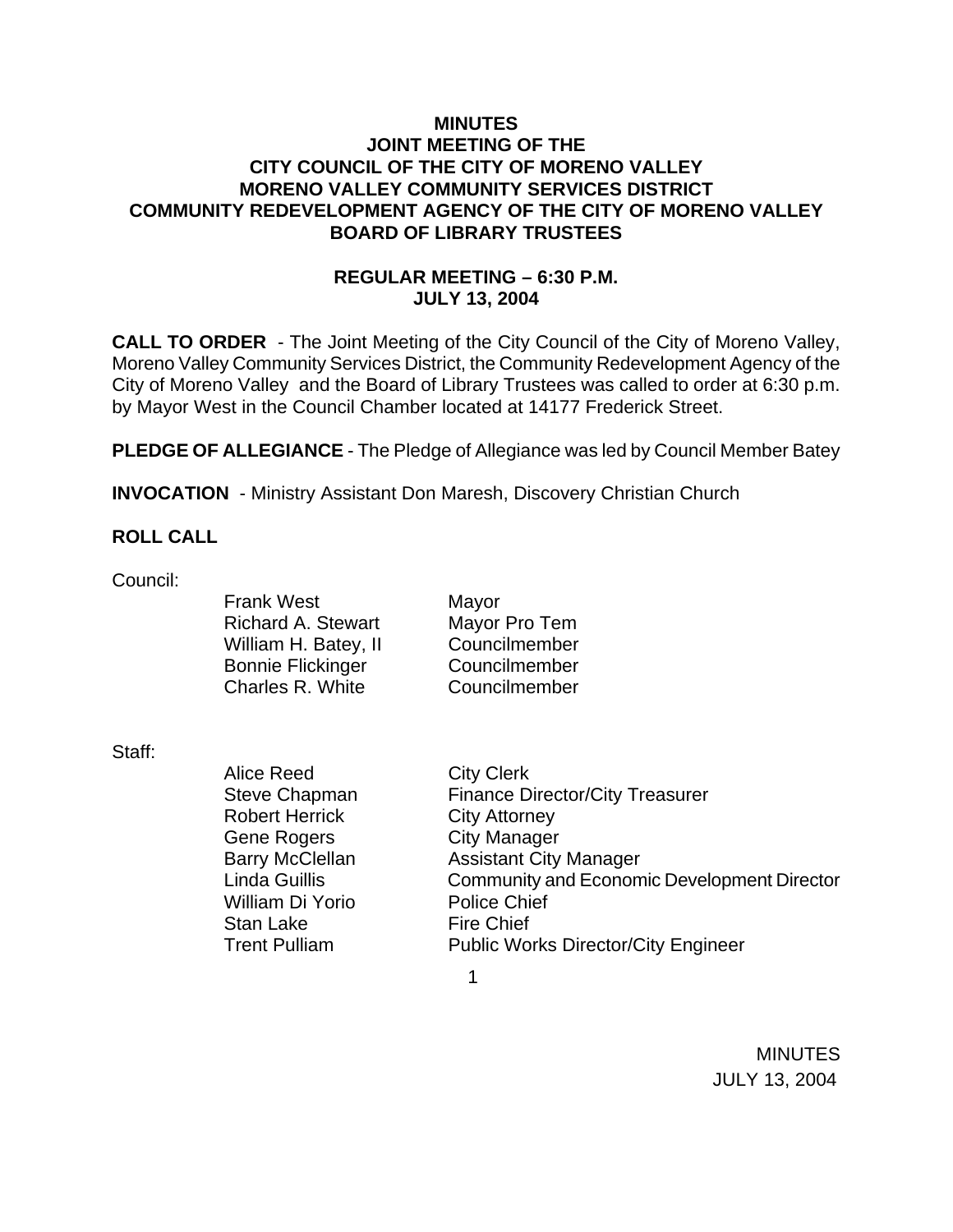Cynthia Pirtle Director of Library Services Steve Kupsak **Parks and Facilities Manager** Denese Wilson **Human Resources Director** Betsy Adams **Administrative Services Director** 

Mayor West opened the agenda items for the Consent Calendars for public comments.

Issac Cramer – 2526 Angelo Drive, Los Angeles (Voetsak-Albers Group) (Item A9) 1) Clarified right-of-way on Resolution No. 2004-54

Council Member Flickinger made a motion, seconded by Council Member White to approve the Consent Calendars in their entireties. Motion carried 5-0. Roll call vote.

#### **A. CONSENT CALENDAR** - **CITY COUNCIL**

- A1. ORDINANCES FIRST READING BY TITLE ONLY Waived reading of all Ordinance Introductions and read by title only.
- A2. MINUTES SPECIAL MEETING OF JUNE 15, 2004 Approved as submitted.
- A3. MINUTES REGULAR MEETING OF JUNE 22, 2004 Approved as submitted.
- A4. REQUEST FOR A 4-WAY STOP AT THE INTERSECTION OF INDIAN STREET AND BRODIAEA AVENUE Adopted Resolution No. 2004-53 to establish 4-way stop controls at the intersection of Indian Street and Brodiaea Avenue and directed Transportation Engineering Division to prioritize Indian Street and Brodiaea Avenue on the 2005/2006 signal priority list.

Resolution No. 2004-53

A Resolution of the City Council of the City of Moreno Valley Establishing Stop Controls for North and South Bound Traffic on Indian Street and Brodiaea Avenue

A5. PA02-0120 – IDI WAREHOUSE - ACCEPT BONDS AND AGREEMENT

2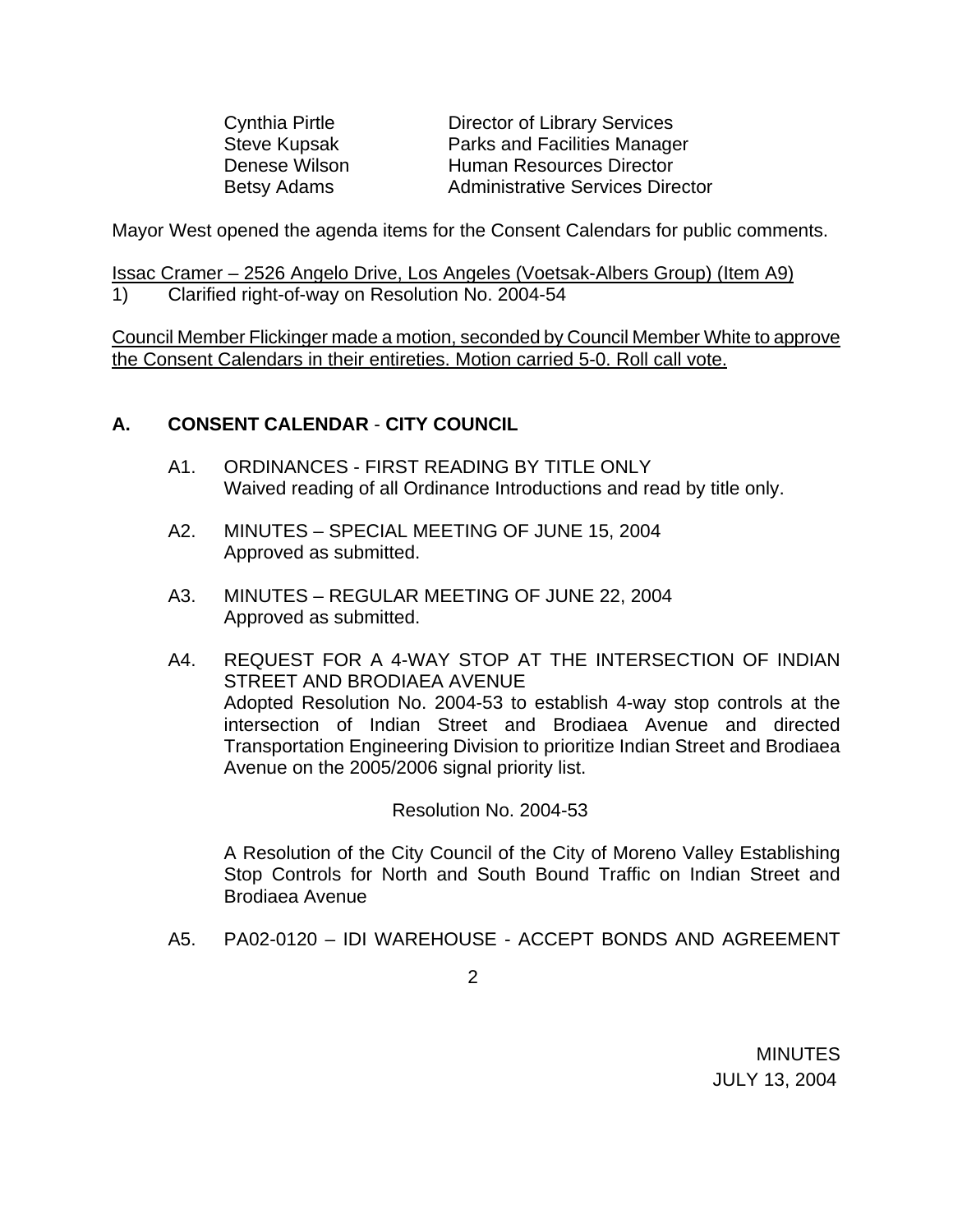FOR PUBLIC RIGHT-OF WAY IMPROVEMENTS - EAST OF PERRIS BOULEVARD, SOUTH OF GLOBE STREET, NORTH OF THE PERRIS VALLEY STORM DRAIN - SUBDIVIDER - INDUSTRIAL DEVELOPMENT INTERNATIONAL, INC.

 Accepted the bonds and Agreement for Public Improvements for PA02-0120; authorized the Mayor to execute the agreement; and directed the City Clerk to forward the signed agreement to the County Recorder's office for recordation.

A6. PA03-0066 – SERTA MATTRESS - ACCEPT AGREEMENT FOR PUBLIC RIGHT-OF-WAY IMPROVEMENTS - NORTHEASTERLY OF GRAHAM STREET AND BRODIAEA AVENUE - SUBDIVIDER - NATIONAL BEDDING LLC

 Accepted the Agreement for Public Improvements for PA03-0066; authorized the Mayor to execute the agreement; and directed the City Clerk to forward the signed agreement to the County Recorder's office for recordation.

A7. APPROVAL OF FINAL MAP 31128 – SINGLE FAMILY RESIDENTIAL PROJECT, AND ACCEPT BONDS & AGREEMENT FOR PUBLIC RIGHT-OF-WAY IMPROVEMENTS - SOUTHWEST CORNER OF CACTUS AVENUE AND OLIVER STREET - SUBDIVIDER - WESTERN PACIFIC **HOUSING** 

 Approved Final Map 31128, authorized the City Clerk to sign the map and transmit said map to the County Recorder's Office for recordation; accepted the bonds and Agreement for Public Improvements; authorized the Mayor to execute the agreement; and directed the City Clerk to forward the signed agreement to the County Recorder's Office for recordation.

A8 APPROVAL OF FINAL MAP 31149 – SINGLE FAMILY RESIDENTIAL PROJECT, AND ACCEPT BONDS & AGREEMENT FOR PUBLIC RIGHT-OF-WAY IMPROVEMENTS - WEST SIDE OF KITCHING STREET AND NORTH OF FRAN LOU DRIVE - SUBDIVIDER - J. W. S. ASSOCIATES, LLC

 Approved Final Map 31149, authorized the City Clerk to sign the map and transmit said map to the County Recorder's Office for recordation; accepted the bonds and Agreement for Public Improvements; authorized the Mayor to execute the agreement; and directed the City Clerk to forward the signed agreement to the County Recorder's Office for recordation.

3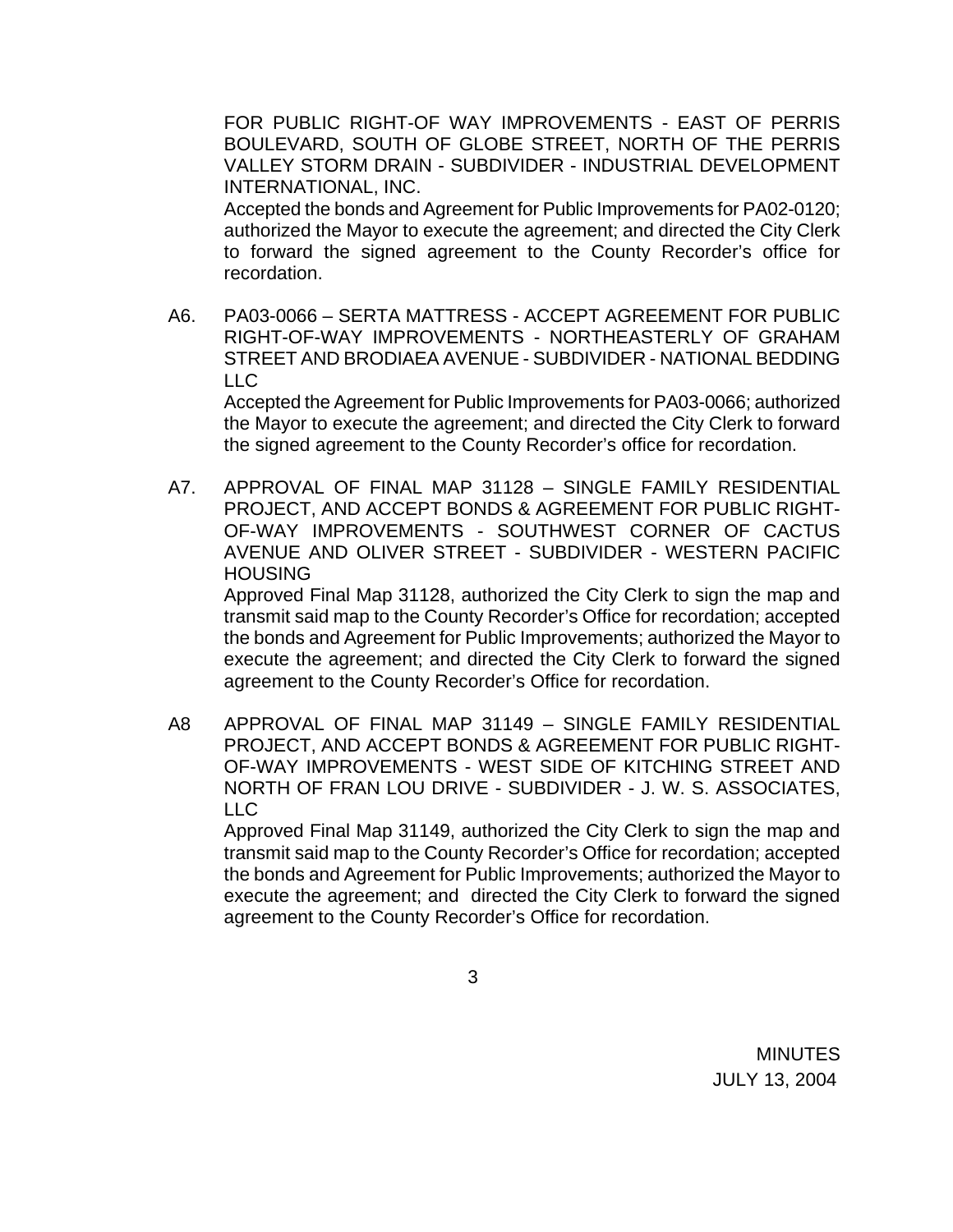A9. APPROVAL OF RESOLUTION NO. 2004-54, SUMMARY VACATION OF UNNAMED PUBLIC RIGHT-OF-WAY - WEST SIDE OF INDIAN STREET, NORTH OF OLEANDER AVENUE SUBDIVIDER - VOETSAK-ALBERS GROUP ET AL Approved and adopted Resolution No. 2004-54, summarily vacating

unnamed public right-of-way located on the west side of Indian Street, north of Oleander Avenue; and directed the City Clerk to certify said resolution and transmit a copy of the resolution to the County Recorder's office for recording.

#### Resolution No. 2004-54

 A Resolution of the City Council of the City of Moreno Valley, California, Ordering the Summary Vacation of Unnamed Public Right-of-Way

A10. REQUEST ADOPTION OF PLANS AND SPECIFICATIONS AND AUTHORIZATION TO ADVERTISE FOR CONSTRUCTION BIDS FOR THE SB 821 SIDEWALK PROJECT AT PERRIS BOULEVARD BETWEEN DRACAEA AVENUE AND EUCALYPTUS AVENUE, AND ALESSANDRO BOULEVARD SIDEWALK IMPROVEMENTS BETWEEN ELSWORTH STREET AND GRANT STREET, PROJECT NOS. 04-12272220 AND 03- 89280023

Adopted the plans and specifications that are on file in the office of the City Engineer and authorized the City Clerk to advertise the project for construction bids.

- A11. AWARD OF ANNUAL COPIER AGREEMENT TO XEROX CORPORATION Awarded the annual copier agreement to Xerox Corporation as being in the best interest of the City.
- A12. PALM DESERT DEVELOPMENT COMPANY (PDDC) HEACOCK COTTONWOOD III, LP (COTTONWOOD PLACE PHASE III) RESOLUTION FOR TAX CREDIT APPLICATION Adopted Resolution No. 2004-56, a resolution of the City of Moreno Valley regarding assistance to the Cottonwood Place Phase III housing development proposed by Palm Desert Development Company.

Resolution No. 2004-56

4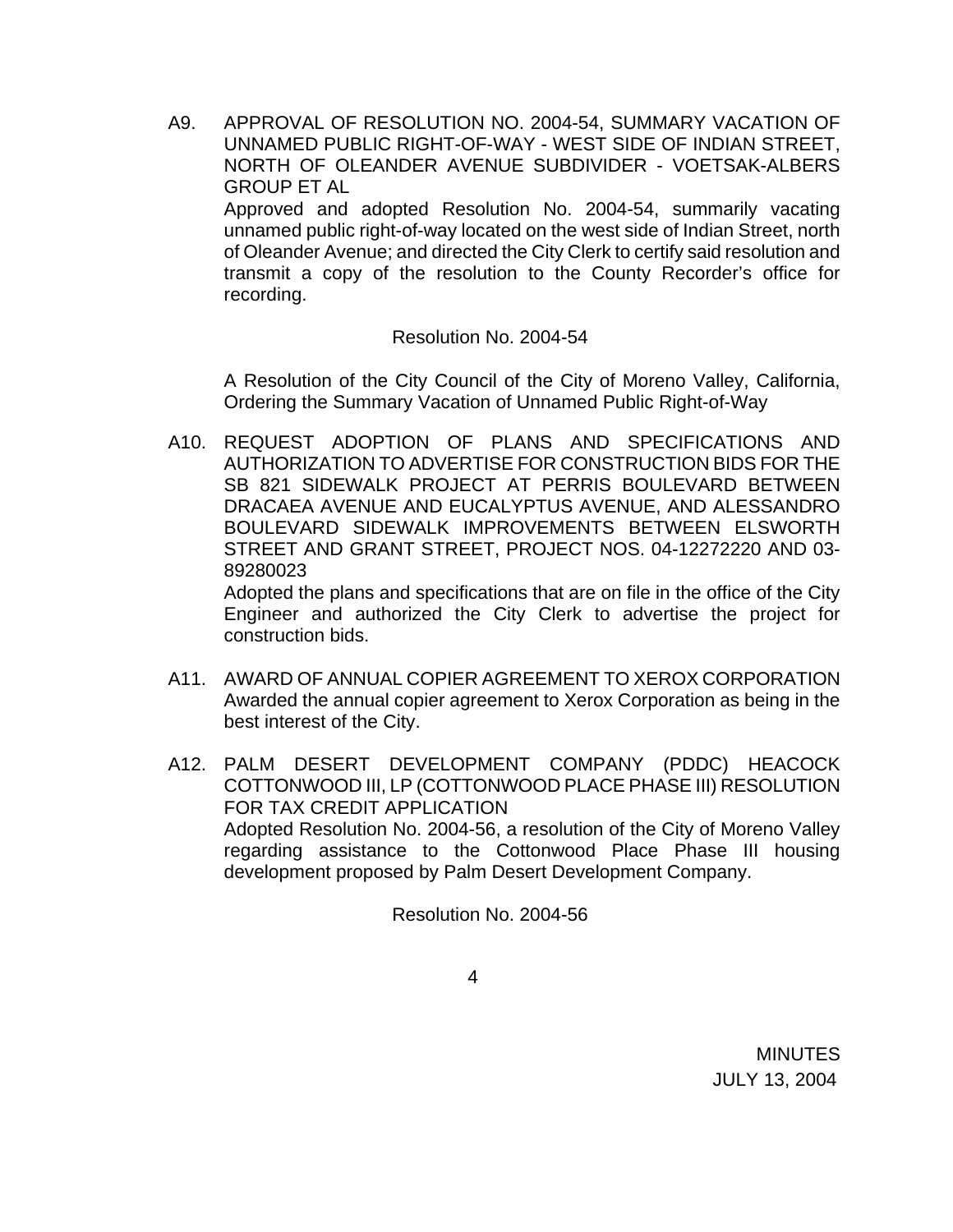A Resolution of the City Council of the City of Moreno Valley, California, Supporting the Cottonwood Place Phase III Housing Development and Affirming its Intention to Provide Assistance to Heacock Cottonwood III, LP, A Subsidiary of the Palm Desert Development Company

A13. WARRANT REPORT – JUNE, 2004 Adopted Resolution No. 2004-57, approving the Warrant Report, dated June 30, 2004 in the total amount of \$17,813,420.63.

#### Resolution No. 2004-57

 A Resolution of the City Council of the City of Moreno Valley, California, Approving the Warrant Report Dated June 30, 2004

- A14. REQUEST CLOSURE OF PROFESSIONAL CONSULTANT SERVICES AGREEMENT (PLANNING AND ENVIRONMENTAL PHASE) AND AUTHORIZATION TO SOLICIT PROPOSALS FOR PROFESSIONAL CONSULTANT SERVICES (DESIGN PHASE) FOR THE ROUTE 60/NASON STREET INTERCHANGE IMPROVEMENTS, PROJECT NO. 98-25897 Approved the Fifth Amendment to Agreement for Professional Consultant Services with Parsons Brinckerhoff Quade and Douglas, Inc., 685 East Carnegie Drive, Suite 210, San Bernardino, California 92408-3507 for additional environmental services in the not-to-exceed amount of \$93,092.50 for Account No. 125.89720; authorized the Mayor to execute Fifth Amendment to Agreement for Professional Consultant Services with Parsons Brinckerhoff Quade & Douglas, Inc.; authorized an increase in the Purchase Order to Parsons Brinckerhoff Quade & Douglas, Inc. in the not-to-exceed amount of \$93,092.50 for Account No. 125.89720; and approved Closure of the Professional Consultant Services Agreement (Planning and Environmental Phase) and authorize staff to solicit proposals for Professional Consultant Services (Design Phase).
- A15. AUTHORIZATION TO AWARD THE CONSTRUCTION CONTRACT FOR THE FISCAL YEAR 2003-2004 ANNUAL SLURRY SEAL PROGRAM, PROJECT NO. 03-12584830 Awarded the construction contract for Fiscal Year 2003-2004 Annual Slurry Seal Program to Pavement Coatings Co., 5312 Cypress Street, Cypress, CA 90630 the lowest responsible bidder; authorized the Mayor to execute a contract with Pavement Coatings Co.; and authorized the issuance of a

 $\sim$  5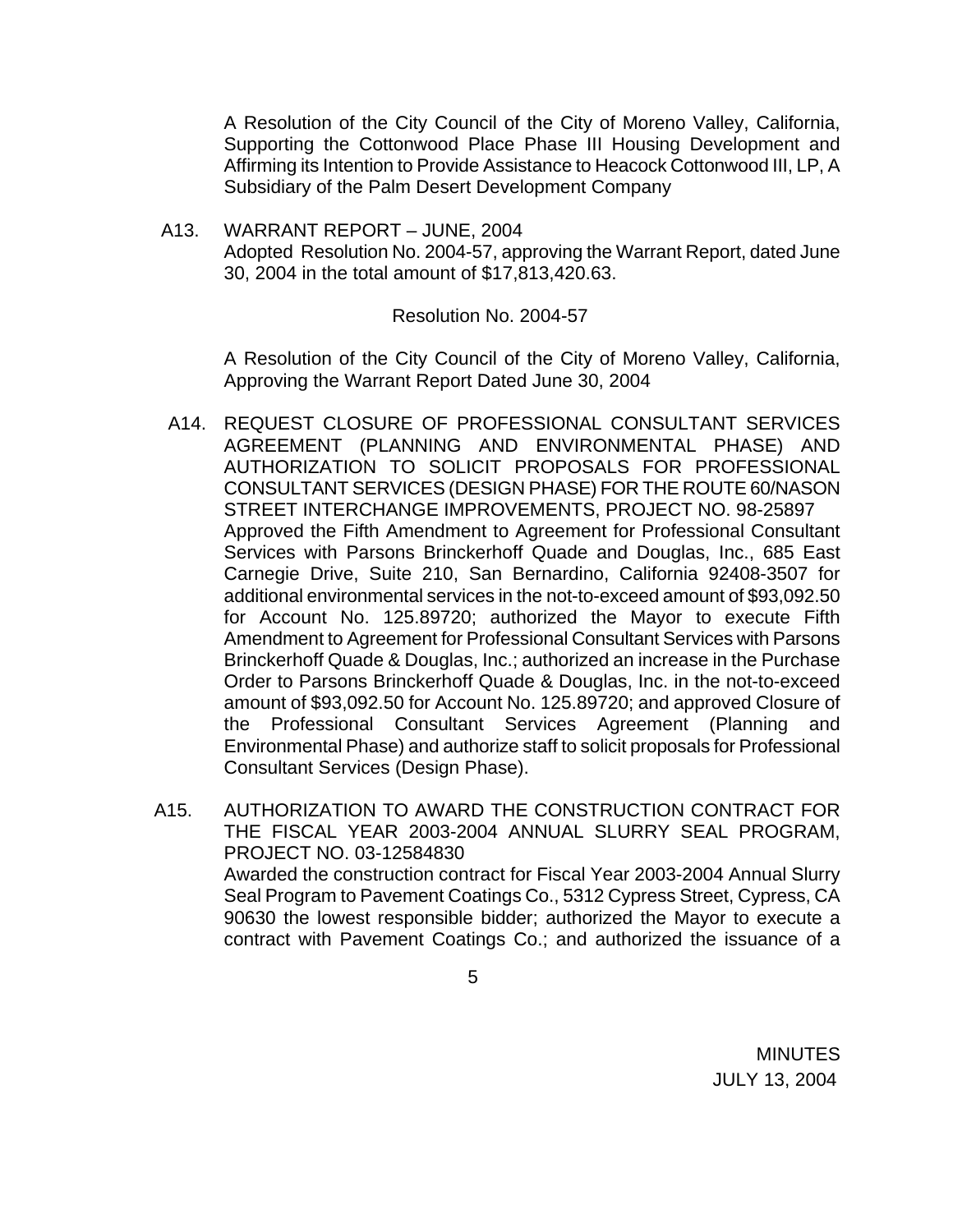Purchase Order for Pavement Coatings Co. in the amount of \$1,848,218.00 (the bid amount plus 10% contingency) when the contract has been signed by all parties (Account No. 125.84830)

- A16. TRACTS 27523-1 AND 27523-2 ACCEPT BONDS AND AGREEMENT FOR PUBLIC RIGHT-OF WAY IMPROVEMENTS FOR UTILITY ELECTRICAL INFRASTRUCTURE SOUTH SIDE OF BRODIAEA AVENUE BETWEEN MORENO BEACH DRIVE AND WILMOT STREET - SUBDIVIDER – MORENO VALLEY CACTUS RANCH, LLC Accepted the bonds and Agreement for Public Improvements for Utility Electrical Infrastructure for Tracts 27523-1 and 27523-2; authorized the Mayor to execute the agreement; and directed the City Clerk to forward the signed agreement to the County Recorder's office for recordation.
- A17. NOTICE OF COMPLETION AND ACCEPTANCE OF THE STREET IMPROVEMENTS AT ELSWORTH STREET FROM SHERMAN AVENUE TO BAY AVENUE, AND SHERMAN AVENUE FROM FARRAGUT AVENUE TO ELSWORTH STREET, PROJECT NO. 02-14568622 Authorized an increase in the Purchase Order for Laird Construction Co., Inc. in the amount of \$3,427.91 from the unencumbered budgeted project balance (Fund 145.68622) for the street improvements on Elsworth Street and Sherman Avenue; ratified Contract Change Order Nos. 1 and 2 (Final); accepted the work as complete for the street improvements on Elsworth Street and Sherman Avenue, constructed by Laird Construction Co., Inc., 9460 Lucas Ranch Road, Rancho Cucamonga, CA 91730-5743; and directed the City Clerk to record the Notice of Completion within ten (10) days, at the office of the County Recorder of Riverside County, as required by Section 3093 of the California Civil Code.
- A18. REQUEST ADOPTION OF PLANS AND SPECIFICATIONS AND AUTHORIZATION TO ADVERTISE FOR CONSTRUCTION BIDS FOR THE TRAFFIC SIGNALS AT LASSELLE STREET AND JOHN F. KENNEDY DRIVE, AND AT INDIAN STREET AND BAY AVENUE, PROJECT NOS. 03- 13768123 AND 03-13766123 Adopted the plans and specifications that are on file in the office of the City

Engineer and authorized the City Clerk to advertise the project for construction bids.

 $\overline{6}$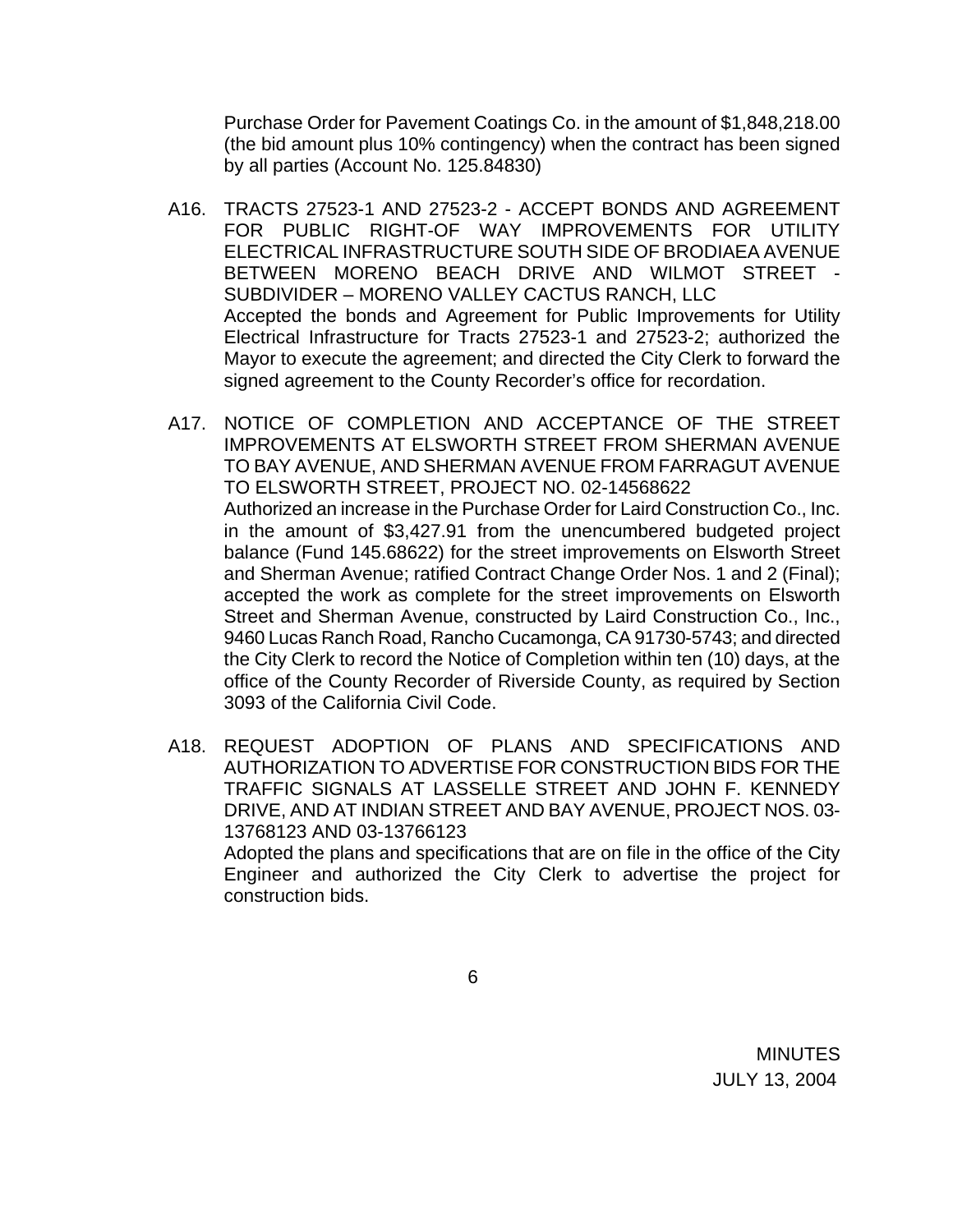- A19. REQUEST ADOPTION OF PLANS AND SPECIFICATIONS AND AUTHORIZATION TO ADVERTISE FOR CONSTRUCTION BIDS FOR THE TRAFFIC SIGNALS AT PERRIS BOULEVARD AND MANZANITA AVENUE, AND AT LASSELLE STREET AND GENTIAN AVENUE, PROJECT NOS. 03-12566823 AND 04-12583023 Adopted the plans and specifications that are on file in the office of the City Engineer and authorized the City Clerk to advertise the project for construction bids.
- A20. PROFESSIONAL CONSULTANT SERVICES AGREEMENT FOR PIGEON PASS ROAD WIDENING FROM CLIMBING ROSE DRIVE TO NORTH CITY LIMITS

 Awarded the Agreement for Professional Consultant Services to HDR Engineering, Inc., 1936 East Deere Avenue, Suite 220, Santa Ana, CA 92705, to provide planning services for the Pigeon Pass Road Widening and authorized the Mayor to execute the Agreement for Professional Consultant Services with HDR Engineering, Inc.; and authorized the issuance of a Purchase Order to HDR Engineering, Inc., in the amount of \$322,700 (the proposal plus 10% contingency) for Fund 415, when the agreement has been signed by all parties.

A21. PROFESSIONAL CONSULTANT SERVICES AGREEMENT FOR SUNNYMEAD BOULEVARD REVITALIZATION FROM FREDERICK STREET TO PERRIS BOULEVARD, PROJECT NO. 04-89280221 Awarded the Agreement for Professional Consultant Services to David Evans and Associates Inc., 800 North Haven Avenue, Suite 300, Ontario, CA 91764, to provide planning services for the Sunnymead Boulevard Revitalization; authorized the Mayor to execute the Agreement for Professional Consultant Services with David Evans and Associates Inc.; and authorized the issuance of a Purchase Order to David Evans and Associates Inc., in the amount of \$561,600 (Phase I of the proposal amount plus 10% contingency) for Account No. 892.80221, when the agreement has been signed by all parties.

#### **B. CONSENT CALENDAR** - **COMMUNITY SERVICES DISTRICT**

B1. ORDINANCES - FIRST READING BY TITLE ONLY

7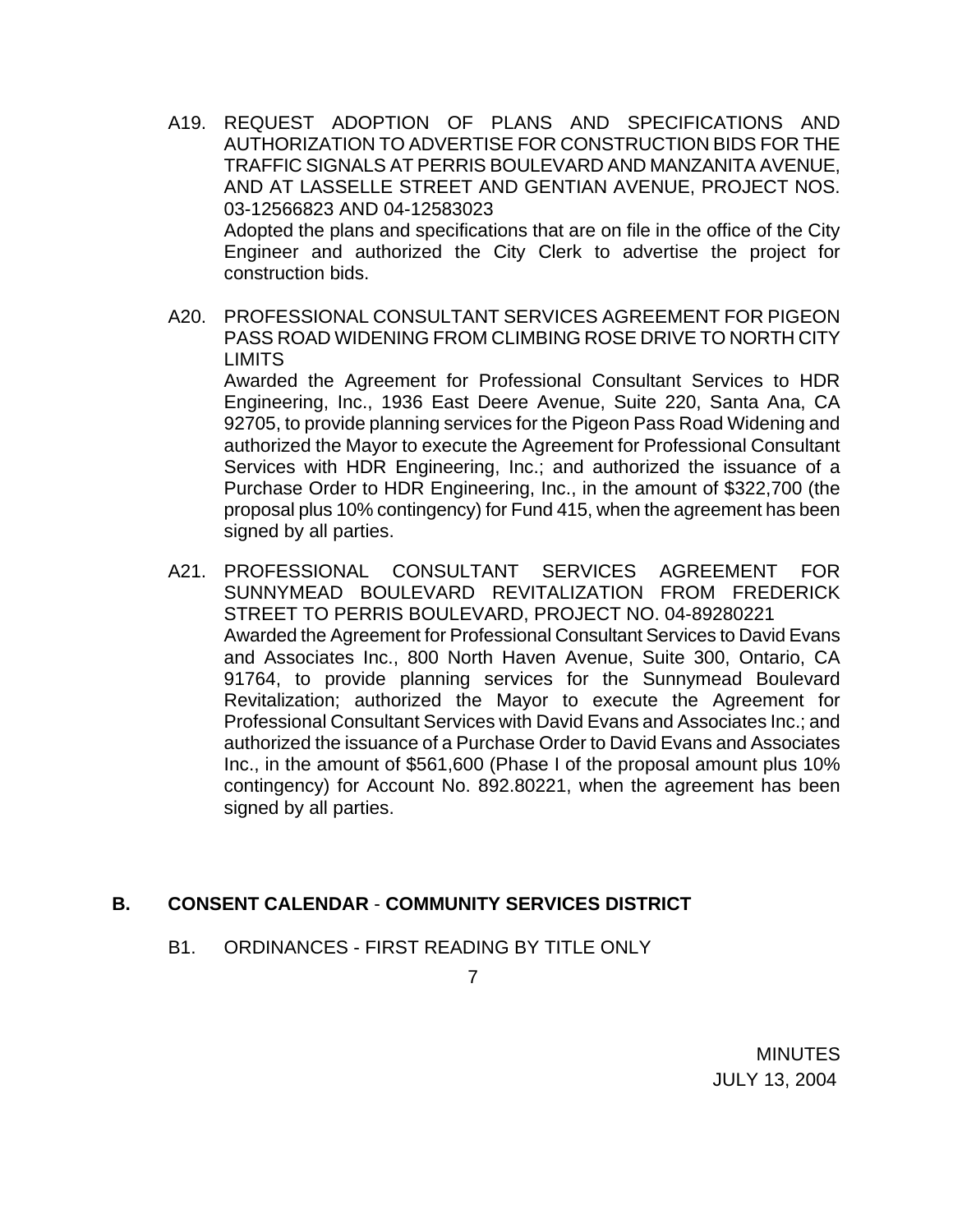Waived reading of all Ordinance Introductions and read by title only.

- B2. MINUTES SPECIAL MEETING OF JUNE 15, 2004 Approved as submitted.
- B3. MINUTES REGULAR MEETING OF JUNE 22, 2004 Approved as submitted.
- B4. RESERVE PORTION OF FUND BALANCES FOR COMMUNITY SERVICES DISTRICTS - ZONE B (RESIDENTIAL STREET LIGHTING), ZONE C (ARTERIAL STREET LIGHTING AND INTERSECTIONS LIGHTING), ZONE D (PARKWAY LANDSCAPE MAINTENANCE) AND ZONE E (HIGH-SERVICE-LEVEL PARKWAY LANDSCAPE MAINTENANCE) Reserved 75% of CSD fund balances, with or without an agreement, for anticipated or unanticipated capital projects and future operating expenses.
- B5. EXTENSION OF CONTRACT PROJECT NO. D-SG1/01 MAINTENANCE OF STANDARD LANDSCAPING AND IRRIGATION Approved the Amendment to the Contract Agreement for MVCSD Project D-SG1/01 to extend the term of the contract for an additional one-year period; authorized the President of the MVCSD Board to execute said Amendment with Excel Landscape, Inc. of Corona, California; and authorized the Purchasing Manager to issue open purchase orders to Excel Landscape, Inc. in the amounts of:
	- a.) Two Hundred Thirty Thousand Three Hundred Seventy-Six Dollars and 48/100 (\$230,376.48) for twelve months of base maintenance service, and
	- b.) Twenty-Five Thousand Nine Hundred Sixty-One Dollars and 25/100 (\$25,961.25) for anticipated Additional Work per Section 3., paragraph d. of the amended Agreement
- B6. ADOPT THE PUBLIC FACILITIES FEE CREDIT AGREEMENT FOR TRACT 31128 Adopted the proposed Public Facilities Fee Credit Agreement for Tract 31128 for land and park improvements in Eastgate Ranch.
- B7. RELOCATION OF CHILD CARE PROGRAM PORTABLE CLASSROOM TO
- 8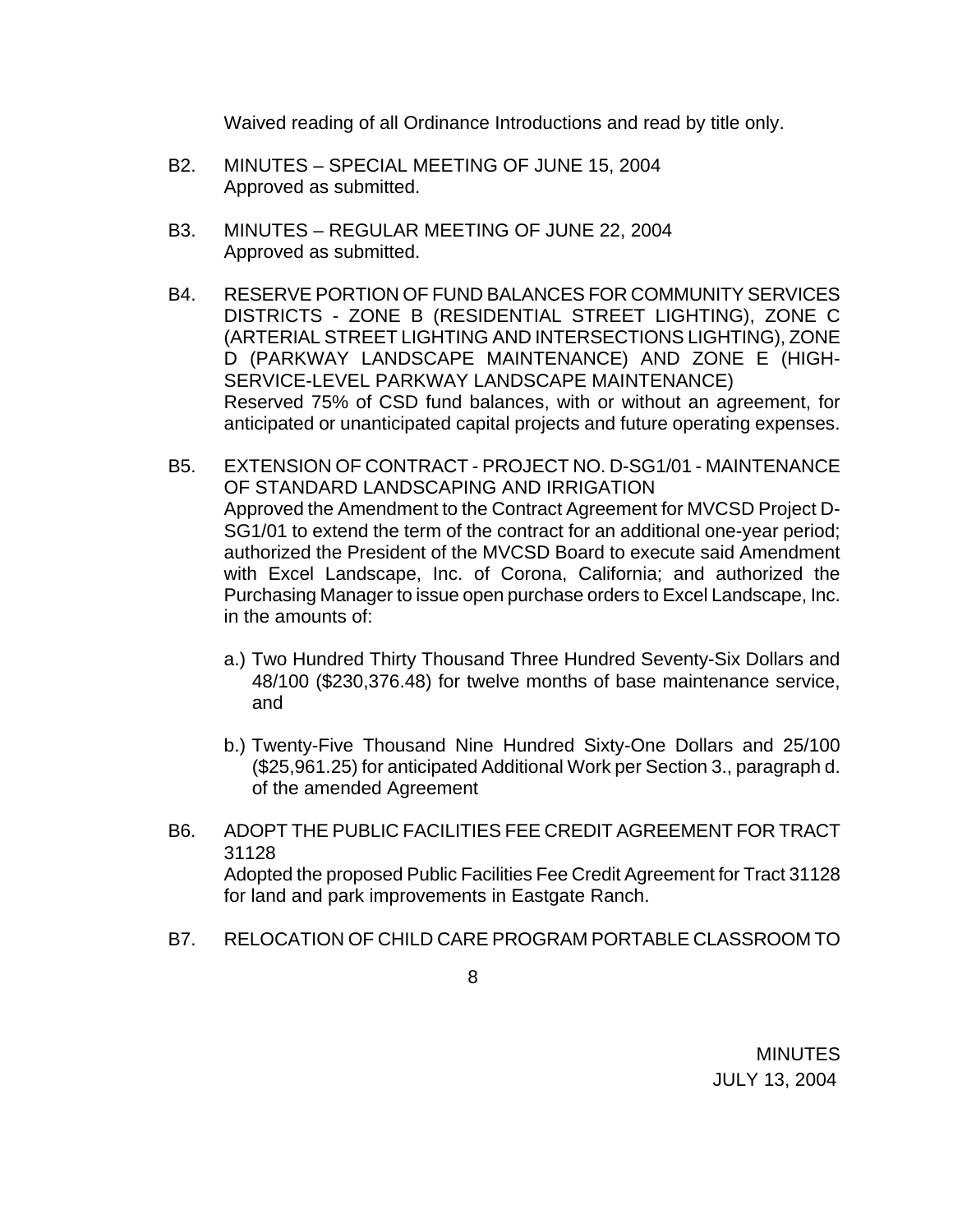#### RED MAPLE ELEMENTARY

 Authorized the use of child care grant reserve funds to relocate one portable classroom to Red Maple Elementary; delegate the Executive Director to enter into contracts, award bids, and issue change orders within the not-to-exceed budgeted amount of \$108,000, for the construction and relocation of a child care portable classroom; and direct that any action taken by the Executive Director be taken back to the Moreno Valley Community Service District Board of Directors for ratification at a future date.

B8. COMMUNITY FACILITIES DISTRICT NO. 1 (NEIGHBORHOOD PARK MAINTENANCE) – ANNEXATION 2004-3 Adopted Resolution No. 2004-18; a Resolution of the Moreno Valley Community Services District of the City of Moreno Valley, California, certifying the results of an election and adding property to Community Facilities District No.1 ("CFD No. 1").

#### Resolution No. 2004-18

A Resolution of the Moreno Valley Community Services District of the City of Moreno Valley, California, Certifying the Results of an Election and Adding Property to Community Facilities District No. 1

## **C. CONSENT CALENDAR** - **COMMUNITY REDEVELOPMENT AGENCY**

- C1. ORDINANCES FIRST READING BY TITLE ONLY Waived reading of all Ordinance Introductions and read by title only.
- C2. MINUTES SPECIAL MEETING OF JUNE 15, 2004 Approved as submitted.
- C3. MINUTES REGULAR MEETING OF JUNE 22, 2004 Approved as submitted.
- C4. PALM DESERT DEVELOPMENT COMPANY (PDDC) HEACOCK COTTONWOOD III, LP (COTTONWOOD PLACE PHASE III) RESOLUTION FOR TAX CREDIT APPLICATION Adopted Resolution No. 2004-03, a resolution of the Community Redevelopment Agency of the City of Moreno Valley regarding assistance to the Cottonwood Place Phase III housing development proposed by Palm

9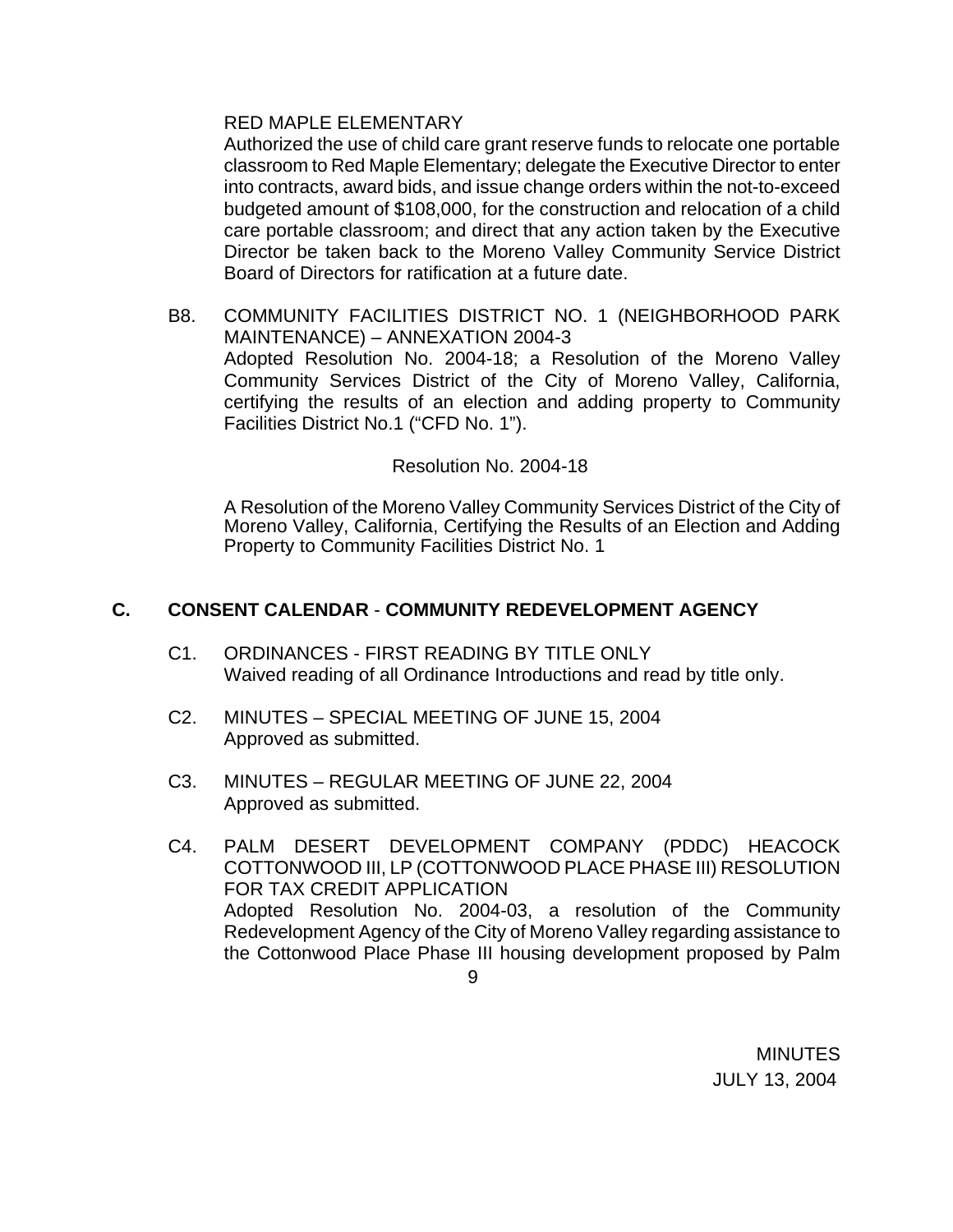Desert Development Company.

Resolution No. 2004-03

 A Resolution of the Community Redevelopment Agency of the City of Moreno Valley Supporting the Cottonwood Place Phase III Housing Development and Affirming Its Intention to Provide Assistance to Heacock Cottonwood III, LP, A Subsidiary of the Palm Desert Development Company

## **D. CONSENT CALENDAR** - **BOARD OF LIBRARY TRUSTEES**

- D1. ORDINANCES FIRST READING BY TITLE ONLY Waived reading of all Ordinance Introductions and read by title only
- D2. MINUTES REGULAR MEETING OF JUNE 22, 2004 Approved as submitted.

## **E. PUBLIC HEARINGS**

E1. PUBLIC HEARING REGARDING MAIL BALLOT PROCEEDING FOR TENTATIVE TRACT 31128 (AND ALL AFFECTED PHASES) FOR: 1) INCLUSION INTO COMMUNITY SERVICES DISTRICT (CSD) ZONE B (RESIDENTIAL STREET LIGHTING), CSD ZONE E-15 (HIGH-SERVICE-LEVEL PARKWAY AND LIMITED FLOOD CONTROL CHANNEL LANDSCAPE MAINTENANCE), AND APPROVAL OF THE CSD PARCEL CHARGES; 2) APPROVAL OF THE NATIONAL POLLUTANT DISCHARGE ELIMINATION SYSTEM (NPDES) REGULATORY RATE SCHEDULE

President West opened the public testimony portion of the public hearing; there being none, public testimony was closed.

 Vice-President Stewart made a motion, seconded by Board Member Batey directing the Secretary to begin tabulation of the ballots. Motion carried 5-0. Roll call vote.

The Secretary announced the results as follows:

Tentative Tract 31128 – "Yes"

<u>10</u>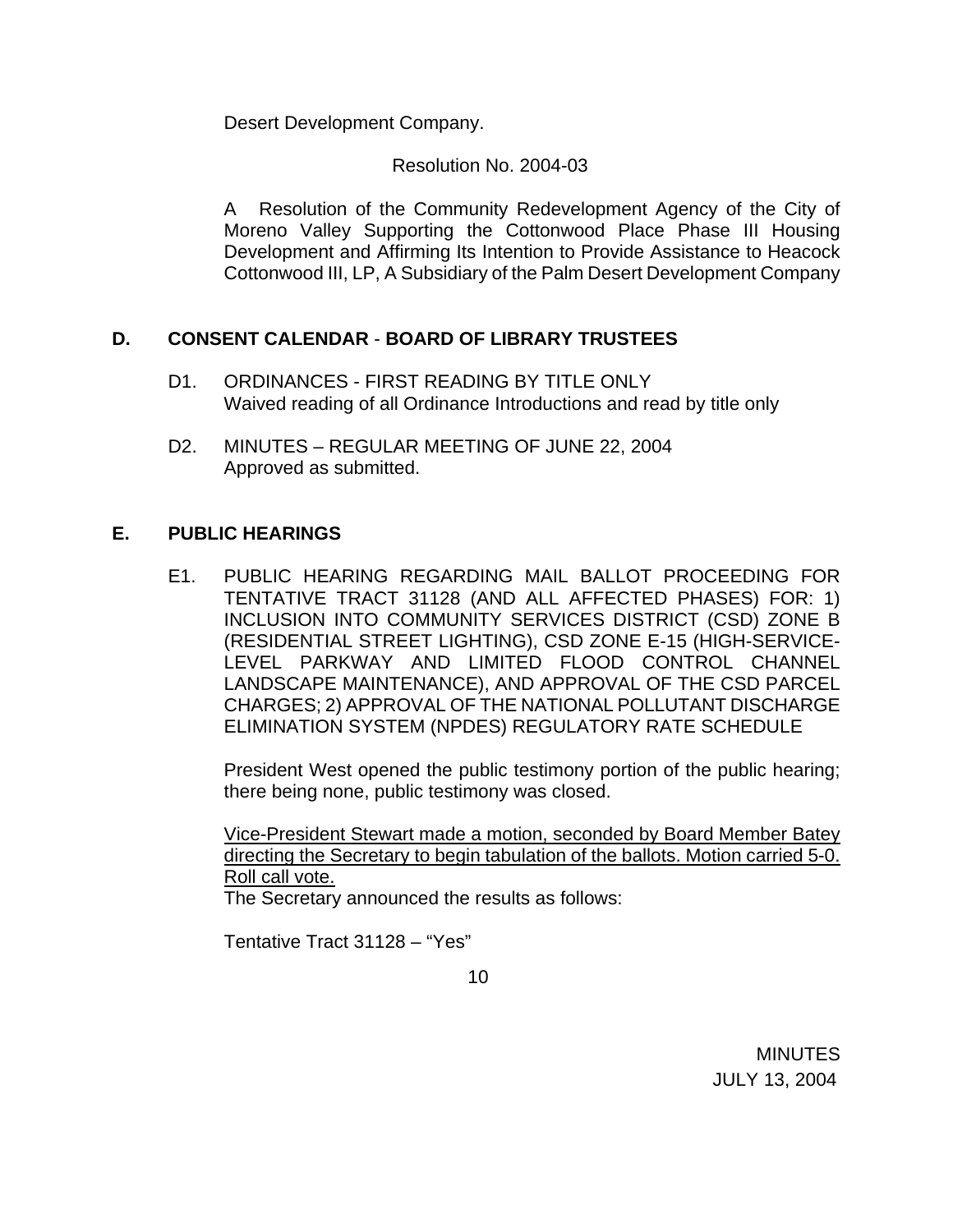NPDES Regulatory Rate for Tentative Tract 31128 – "Yes"

 Vice-President Stewart made a motion, seconded by Board Member Batey to verify and accept the results of the mail ballot proceeding as identified on the Official Tally Sheet and attached Assessor Parcel Number (APN) listing; receive and file with the City Clerk's Office the accepted Official Tally Sheet and attached APN listing; and authorize and impose the applicable CSD charges and the NPDES regulatory rate for Tentative Tract 31128 (and all affected phases).

## E2. ADOPTION OF FY 2004-05 FEE RESOLUTION AND FEE SCHEDULE

Mayor West opened the public testimony portion of the public hearing; there being none, public testimony was closed.

 Council Member Flickinger made a motion, seconded by Council Member White to adopt Resolution 2004-55, as amended subject to reflect only the increases for the Consumer Price Index and the reductions be included. Motion carried 5-0. Roll call vote.

Resolution No. 2004-55

 A Resolution of the City Council of the City of Moreno Valley, California, Increasing and Establishing Specified Fees for Various Services; Maintaining the Present Level of Certain Fees; Reducing the Level of Certain Fees; Reducing the Level of Certain Fees; and Incorporating Certain Prior **Enactments** 

E3. CONSIDERATION OF AGREEMENTS RELATING TO THE MORENO VALLEY YOUTHBUILD PROGRAM

Mayor West opened the public testimony portion of the public hearing; there being none, public testimony was closed.

Council Member Flickinger made a motion, seconded by Mayor Pro Tem Stewart to Approve the Affordable Housing Agreement between the City of Moreno Valley, the Redevelopment Agency of the City of Moreno Valley, and Moreno Valley YouthBuild, Inc. to implement the City's YouthBuild Program and authorize the City Manager and the Agency's Executive Director to

 $11$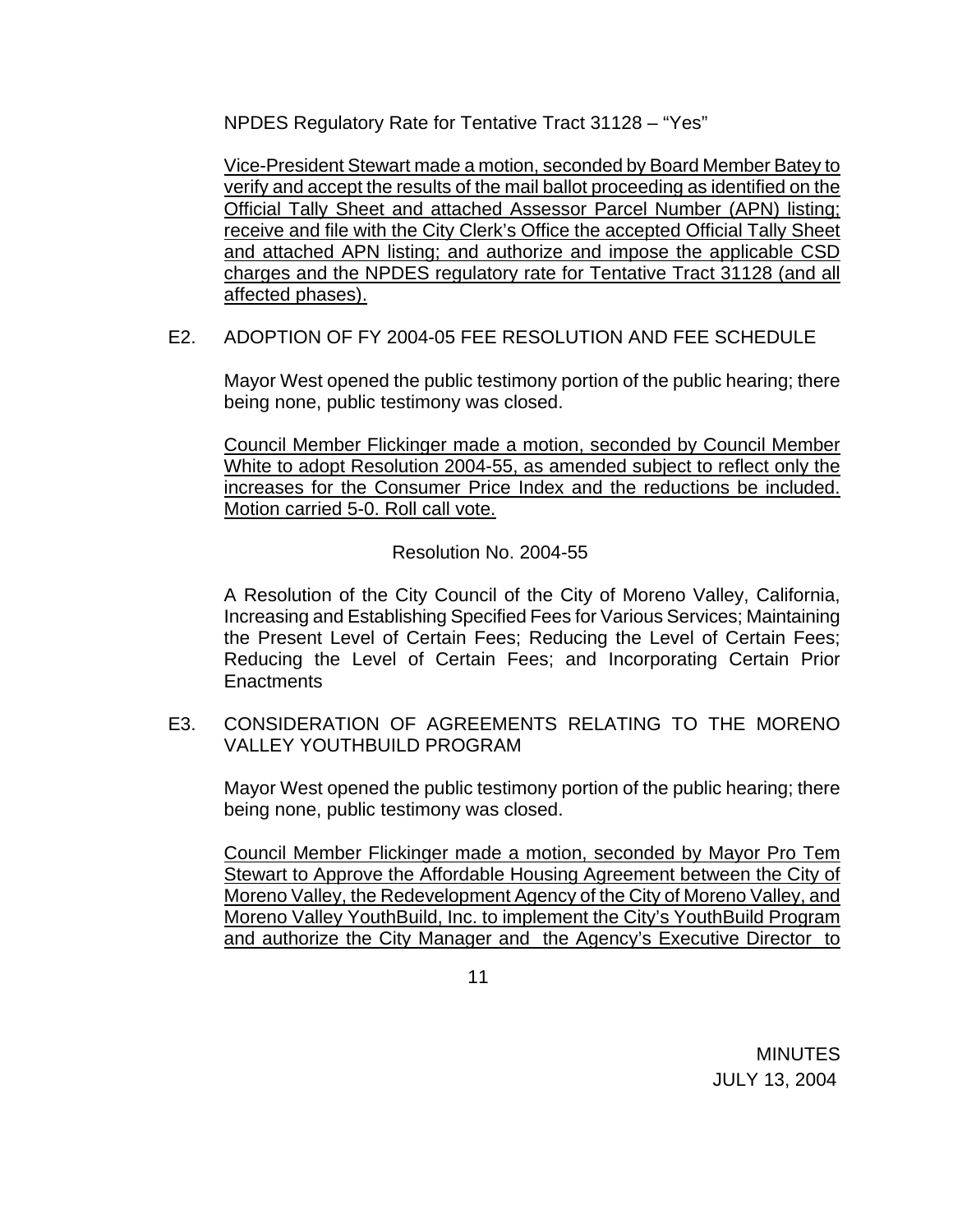execute the appropriate documents and take the necessary actions to implement the Agreement.

Council Member Flickinger made a motion, seconded by Council Member Batey to adopt Resolution 2004-58, a resolution of the City Council of the City of Moreno Valley approving an Affordable Housing Agreement with the Redevelopment Agency of the City of Moreno Valley and Moreno Valley YouthBuild, Inc. and making findings in connection therewith. Motion carried 5-0. Roll call vote.

Resolution No. 2004-58

A Resolution of the City Council of the City of Moreno Valley, California, Approving an Affordable Housing Agreement with the Redevelopment Agency of the City of Moreno Valley and Moreno Valley YouthBuild, Inc. for the Conveyance and Development of Land, Making Certain Findings, and Approving the Use of Funds

Council Member Flickinger made a motion, seconded by Council Member Batey to authorize the transfer of title of Assessor's Parcel 292-202-010 from the City of Moreno Valley to the Community Redevelopment Agency. Motion carried 5-0. Roll call vote.

Agency Member Flickinger made a motion, seconded by Agency Member Batey to adopt Resolution No. RDA 2004-04, a resolution of the Community Redevelopment Agency of the City of Moreno Valley approving an Affordable Housing Agreement with the City of Moreno Valley and Moreno Valley YouthBuild, Inc. and making findings in connection therewith. Motion carried 5-0. Roll call vote.

Resolution No. RDA 2004-04

 A Resolution of the Redevelopment Agency of the City of Moreno Valley, California, Approving an Affordable Housing Agreement with the City of Moreno Valley and Moreno Valley YouthBuild, Inc. for the Conveyance and Development of Land, Making Certain Findings, and Approving the Use of Funds

Council Member Flickinger made a motion, seconded by Council Member

 $12$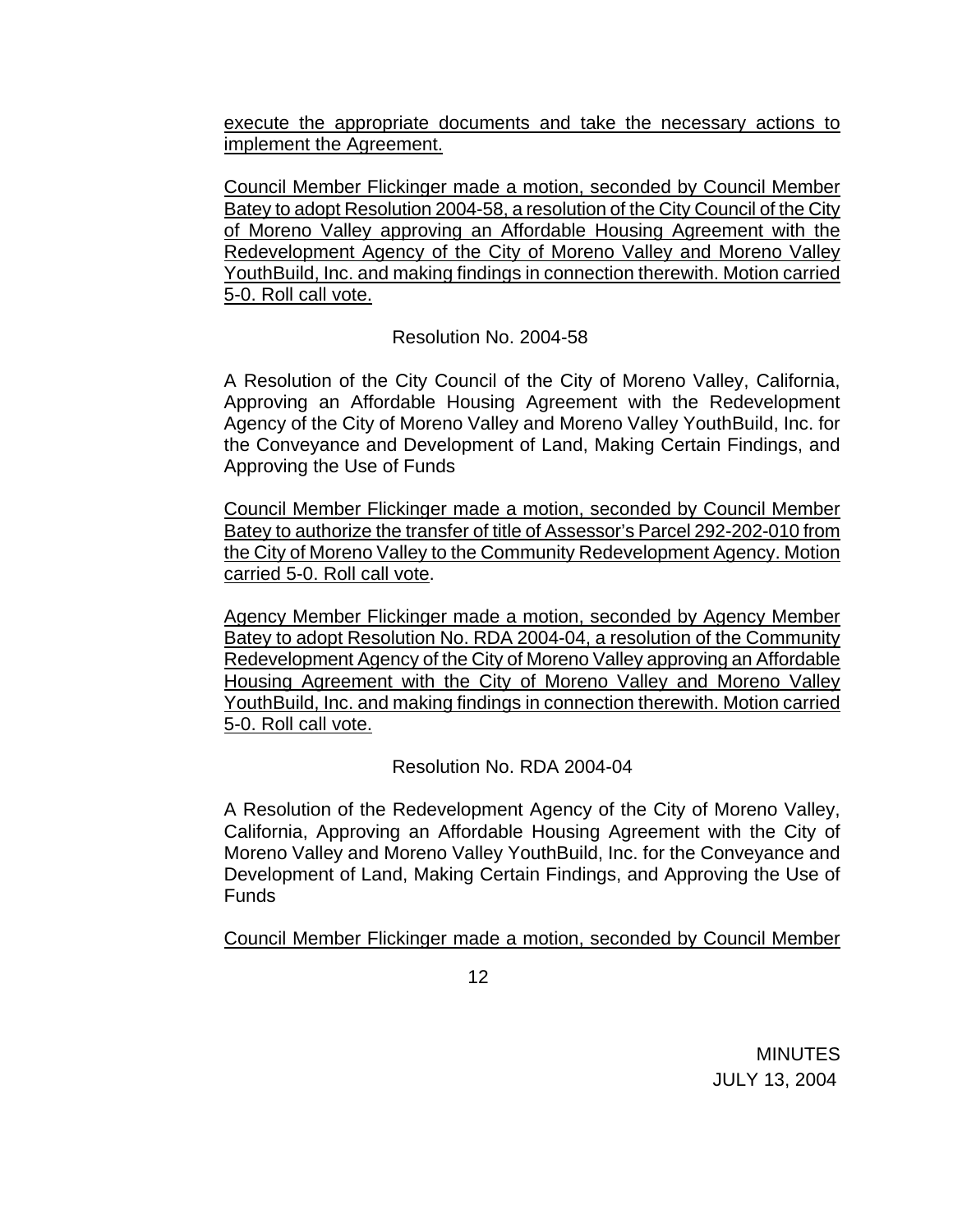Batey to appropriate \$166,000 from fund number 894.91310 (RDA Housing Set aside funds) for the payment to the City of fair market value of the property. Motion carried 5-0. Roll call vote.

Council Member Flickinger made a motion, seconded by Council Member Batey to authorize the transfer of title of Assessor's Parcel 292-202-010 from the Community Redevelopment Agency to Moreno Valley YouthBuild, Inc. in accordance with the Affordable Housing Agreement. Motion carried 5-0. Roll call vote.

E4. A PUBLIC HEARING REGARDING AN ASSUMPTION OF JURISDICTION BY CITY COUNCIL FOR A PLOT PLAN APPLICATION (PA04-0004) CONSISTING OF 61 AFFORDABLE APARTMENT UNITS ON A 4.4-ACRE PARCEL OF LAND (3.6 NET ACRES) WITHIN THE R-20 (RESIDENTIAL-20) LAND USE DISTRICT. THE PROPOSED PROJECT, SUBMITTED BY THE APPLICANT, GLOBAL PREMIER INC., IS LOCATED ON THE SOUTHEAST CORNER OF BAY AVENUE AND PAN AM BLVD.

 Mayor West opened the agenda item for public comments. Public comments were received from James Buchwald (opposes).

 A presentation was made by Magdy Hanna and Wayne Dietz on behalf of the applicant for the project, Global Premier Inc.

 Mayor Pro Tem Stewart made a motion, seconded by Council Member White to recognize that the proposed plot plan (PA04-0004) for a 61 unit apartment complex within the R-20 (Residential 20) land use district, is exempt from the California Environmental Quality Act pursuant to Section 15332 "In-Fill Development Projects" of the CEQA Guidelines; and approve City Council Resolution No. 2004-59, thereby approving PA04-0004 (Plot Plan), based on the findings included in the Resolution, as changed with the conditions as amended tonight. Motion failed 2-3, Mayor West, Council Members Batey and Flickinger dissenting. Roll call vote.

 Mayor Pro Tem Stewart made a motion, seconded by Council Member White to continue the item to the regular City Council meeting of September 14, 2004 for the purposes of further discussions with the developer/applicant for the purposes of findings one way or the other to further change, modify, discuss, present findings one way or the other and to further digest and

 $13$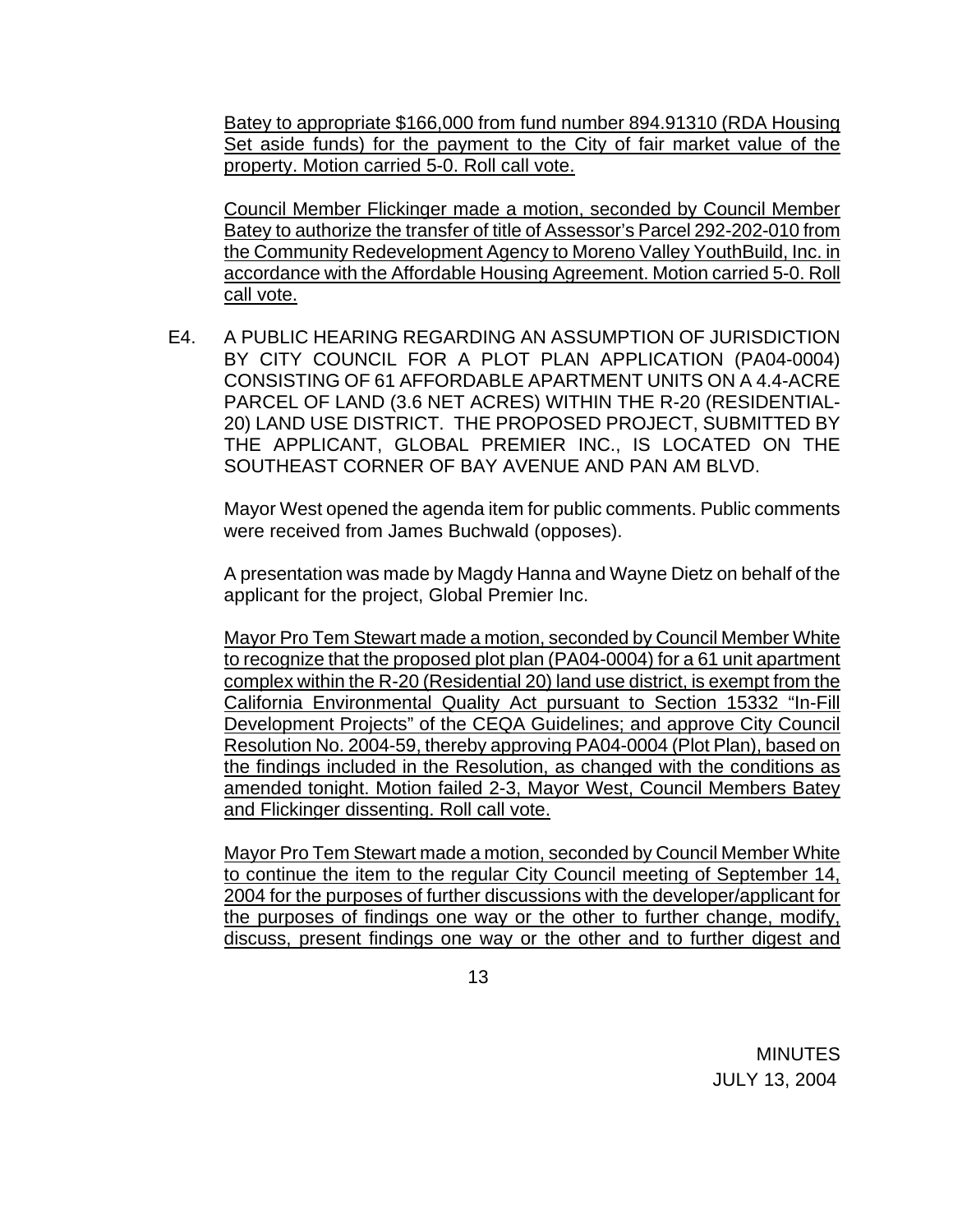discuss this project to present a more detailed presentation at that time for another action. Motion carried 4-1, Council Member Batey dissenting. Roll call vote.

## **RECESS; RECONVENE**

PUBLIC COMMENTS **ON ANY SUBJECT NOT ON THE AGENDA** UNDER THE JURISDICTION OF THE CITY COUNCIL ARE AS FOLLOWS:

Daryl Terrell – Address matter of record

1) New beginnings; new vision for City

Tom Jerele, Sr. – Address matter of record

- 1) Helped in building of the image of the City of Moreno Valley in the early '80's –
- 2) Press not giving the City good exposure

## Pete Bleckert – Address matter of record

- 1) Always lived in Edgemont comes from poor background
- 2) RDA funds

## **CLOSING COMMENTS AND/OR REPORTS OF THE CITY COUNCIL, COMMUNITY SERVICES DISTRICT, OR COMMUNITY REDEVELOPMENT AGENCY**

Mayor West

1) Commented on the outstanding turnout at the Fourth of July parade – concert and fireworks show were outstanding – commended all those who helped the event come together

#### Council Member Batey

- 1) Riverside Conservation Agency held meeting yesterday and permit was signed by all of the agencies and will be implemented to comply with the MSHCP (Multi-Species Habitat Conservation Plan)
- 2) Advised the public to be fire safe and stay cool and hydrated during the summer months

 $\sim$  14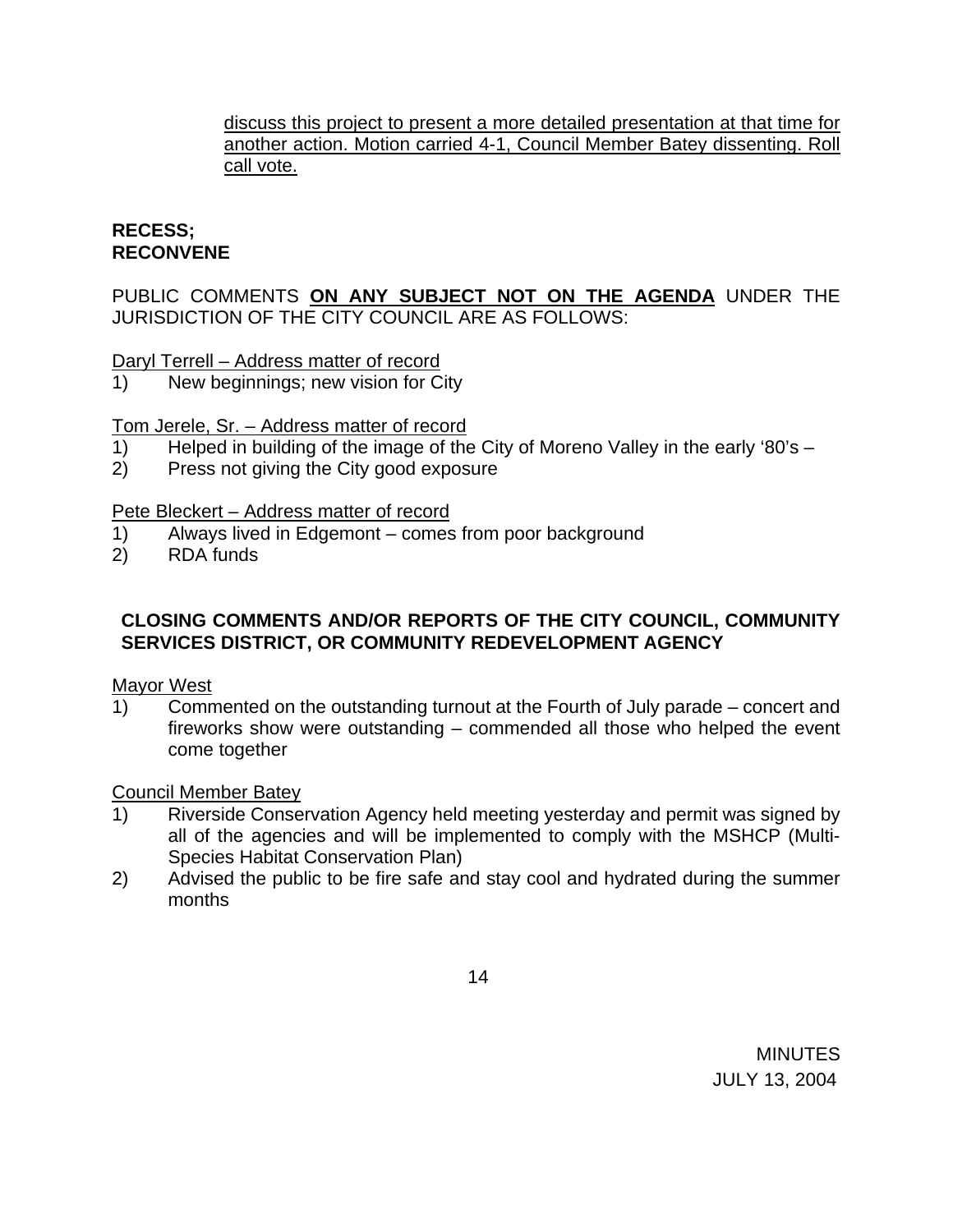Mayor Pro Tem Stewart

- 1) Parade was outstanding and the old fire truck looked great proud to see the Marines and their tank participating in the parade – families included the Marines in their picnics
- 2) Thanked City staff for their outstanding efforts with the event
- 3) Has had many complaints regarding the use of illegal fireworks throughout the City these are the "industrial" type of fireworks – very dangerous
- 4) Hearing a lot about the "pocket bikes" and small scooters these are dangerous and there has been a serious accident recently involving one of the scooters – driver must have a motorcycle endorsement on their drivers license to operate one of these vehicles
- 5) Inquired as to status of new golf course
- 6) Inquired as to status of the Day Street traffic signal and when will Day Street be widened
- 7) In August 12 C-17's will be operating out of March Air Reserve Base while runway repairs are being done at McCord Air Base in Washington

Council Member White

1) Advised the residents that the Municipal Utility will be very beneficial to the City in the future – don't be mislead by those who oppose it

Council Member Flickinger

- 1) Attended the Walgreen's Distribution Center grand opening facility is set back far enough from Perris Boulevard that it is not imposing – state of the art building – proud to have it in her district
- 2) City Code Compliance Department has implemented the "Clean Sweep" program to help interested residents clean up their neighborhoods – interested residents can contact the City for information
- 3) City has lost businesses to Riverside due to the fact that they have their own Municipal Utility and can offer incentives to businesses to locate in their City – Moreno Valley needs to be able to offer those same incentives

## **F. ITEMS REMOVED FROM CONSENT CALENDARS FOR DISCUSSION OR SEPARATE ACTION - NONE**

# **G. REPORTS**

G1. PUBLIC MEETING REGARDING MAIL BALLOT PROCEEDINGS FOR

 $15$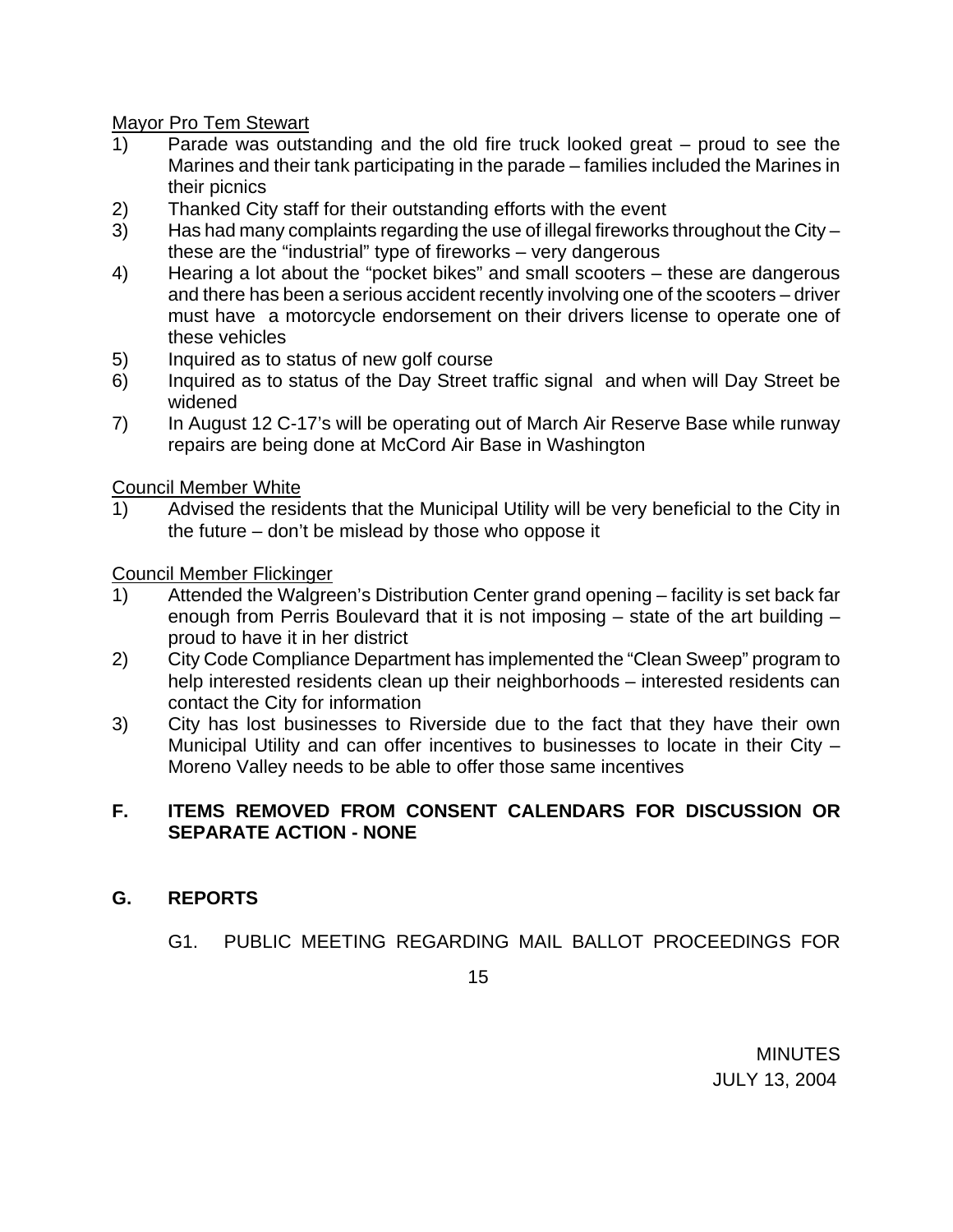TENTATIVE TRACTS 30708 AND 30924 (AND ALL AFFECTED PHASES): 1) INCLUSION INTO COMMUNITY SERVICES DISTRICT (CSD) ZONE B (RESIDENTIAL STREET LIGHTING) AND 2) APPROVAL OF THE NATIONAL POLLUTANT DISCHARGE ELIMINATION SYSTEM (NPDES) REGULATORY RATE SCHEDULE. SOUTHWEST CORNER OF IRIS AVENUE AND LASSELLE STREET

President West opened the agenda item for public comments; there being none, public comments were closed.

Vice-President Stewart made a motion, seconded by Board Member Batey to receive and file. Motion carried unanimously.

 G2. ORDINANCE NO. 664 AMENDING SECTIONS 9.02.150 AND 9.08.120 WITH RESPECT TO TEMPORARY USES AND OUTDOOR SALES OF MERCHANDISE (CONTINUED FROM JUNE 22, 2004)

President West opened the agenda item for public comments. Public comments from Charlie Hale, representing the March Community Credit Union, were read into the record by the City Clerk.

 Council Member Batey made a motion, seconded by Council Member White to introduce Ordinance No. 664, as amended. Motion carried 5-0. Roll call vote.

Ordinance No. 664

An Ordinance of the City Council of the City of Moreno Valley, California, Amending Sections 9.02.150 and 9.08.120 with Respect to Temporary Uses and Outdoor Sales of Merchandise

G3. MARCH JOINT POWERS AGREEMENT AMENDMENT #8 (CONTINUED FROM JUNE 22, 2004)

Mayor West opened the agenda item for public comments; there being none, public comments were closed.

Mayor Pro Tem Stewart made a motion, seconded by Council Member White to continue the item to the City Council meeting of August 24, 2004. Motion

 $16$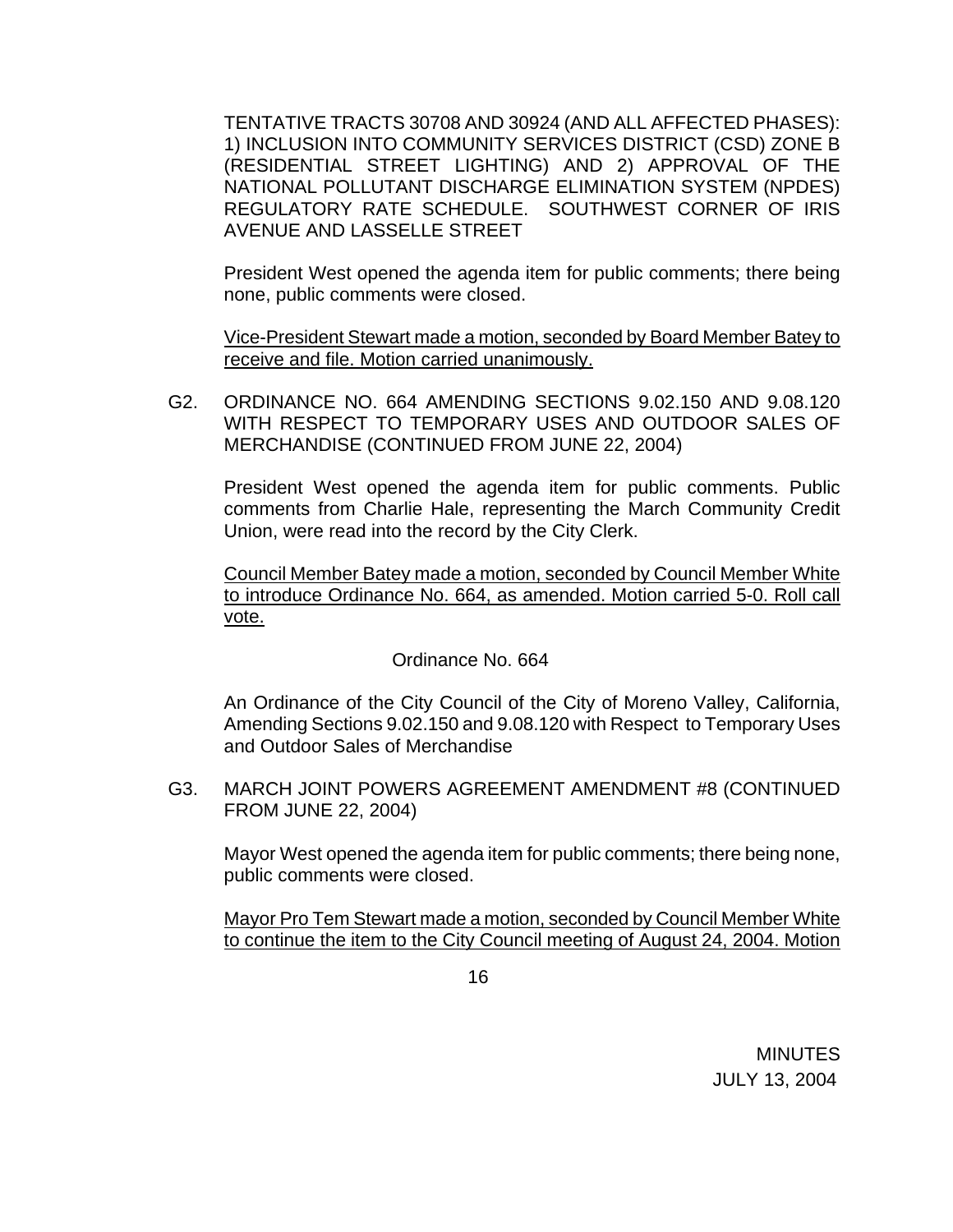carried unanimously.

G4. CONCEPTUAL MASTER PLAN UPDATE – AQUEDUCT BIKEWAY

Mayor West opened the agenda item for public comments; there being none, public comments were closed.

 Mayor Pro Tem Stewart made a motion, seconded by Council Member White to continue the item to the Study Session meeting of August 17, 2004.

G5. LEGISLATIVE UPDATE

Mayor West opened the agenda item for public comments; there being none, public comments were closed.

Mayor Pro Tem Stewart made a motion, seconded by Mayor West to receive and file. Motion carried unanimously.

 G6. CITY MANAGER'S REPORT (Informational Oral Presentation – not for Council action)

## **H. LEGISLATIVE ACTIONS**

ORDINANCES - 1ST READING AND INTRODUCTION - NONE

ORDINANCES - 2ND READING AND ADOPTION

 H1. ORDINANCE NO. 668, AN ORDINANCE OF THE CITY COUNCIL OF THE CITY OF MORENO VALLEY: (1) AMENDING THE OFFICIAL ZONING ATLAS BY CHANGING THE ZONING CLASSIFICATION FROM RESIDENTIAL 2 AND HILLSIDE RESIDENTIAL TO RESIDENTIAL 3 AND OPEN SPACE FOR ABOUT 60 ACRES OF LAND GENERALLY LOCATED BETWEEN CASEY ROAD AND MANZANITA AVENUE AT THE EAST END OF COVEY ROAD: AND (2) PREZONING APPROXIMATELY 138 ACRES OF LAND GENERALLY LOCATED AT THE NORTH END OF OLD PERRIS BOULEVARD, OUTSIDE OF THE CITY LIMITS AS RESIDENTIAL 3 AND

 $17$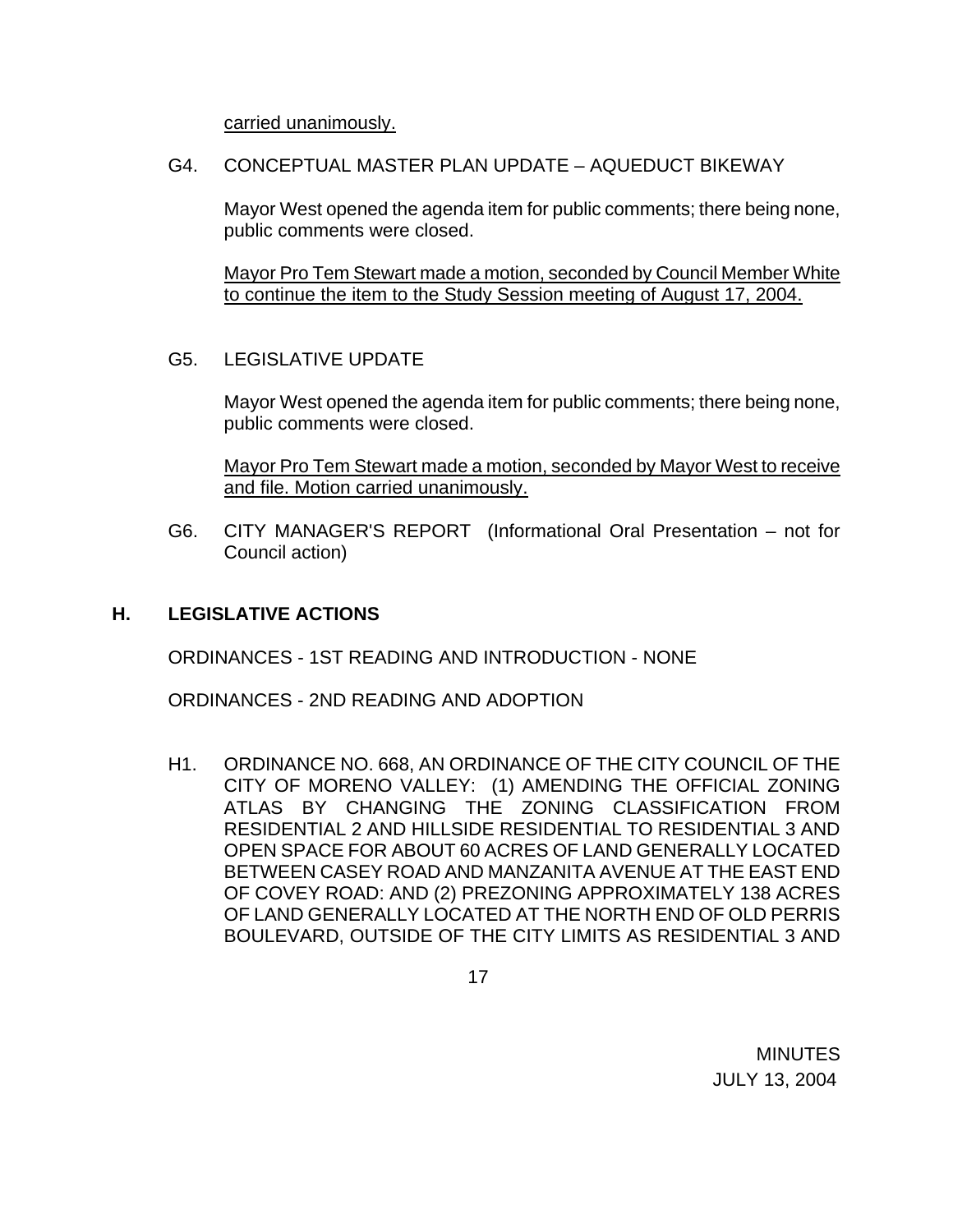OPEN SPACE (RECEIVED FIRST READING AND INTRODUCTION JUNE 22, 2004 ON A 5-0 VOTE)

Mayor West opened the agenda item for public comments; there being none, public comments were closed.

 Mayor Pro Tem Stewart made a motion, seconded by Council Member Flickinger to adopt Ordinance 668. Motion carried 5-0. Roll call vote.

## Ordinance No. 668

 An Ordinance of the City Council of the City of Moreno Valley: (1) Amending the Official Zoning Atlas by Changing the Zoning Classification from Residential 2 and Hillside Residential to Residential 3 and Open Space for About 60 Acres of Land Generally Located Between Casey Road and Manzanita Avenue at the East End of Covey Road: and (2) Prezoning Approximately 138 Acres of Land Generally Located at the North End of Old Perris Boulevard, Outside of the City Limits as Residential 3 and Open Space

H2. ORDINANCE NO. 669, AN ORDINANCE OF THE CITY COUNCIL OF THE CITY OF MORENO VALLEY, CALIFORNIA, AMENDING SECTION 2.04.050 OF CHAPTER 2.04 OF THE CITY OF MORENO VALLEY MUNICIPAL CODE RELATING TO COMPENSATION AND REIMBURSEMENT FOR CITY COUNCIL MEMBERS (RECEIVED FIRST READING AND INTRODUCTION JULY 6, 2004 ON A 5-0 VOTE)

 Mayor Pro Tem Stewart made a motion, seconded by Council Member Flickinger to adopt Ordinance No. 669. Motion carried 5-0. Roll call vote.

## Ordinance No. 669

An Ordinance of the City Council of the City of Moreno Valley, California, Amending section 2.04.050 of Chapter 2.04 of Title 2 of the City of Moreno Valley Municipal Code, Relating to Compensation and Reimbursement for Council Members

ORDINANCES - URGENCY ORDINANCES – NONE

 $18$